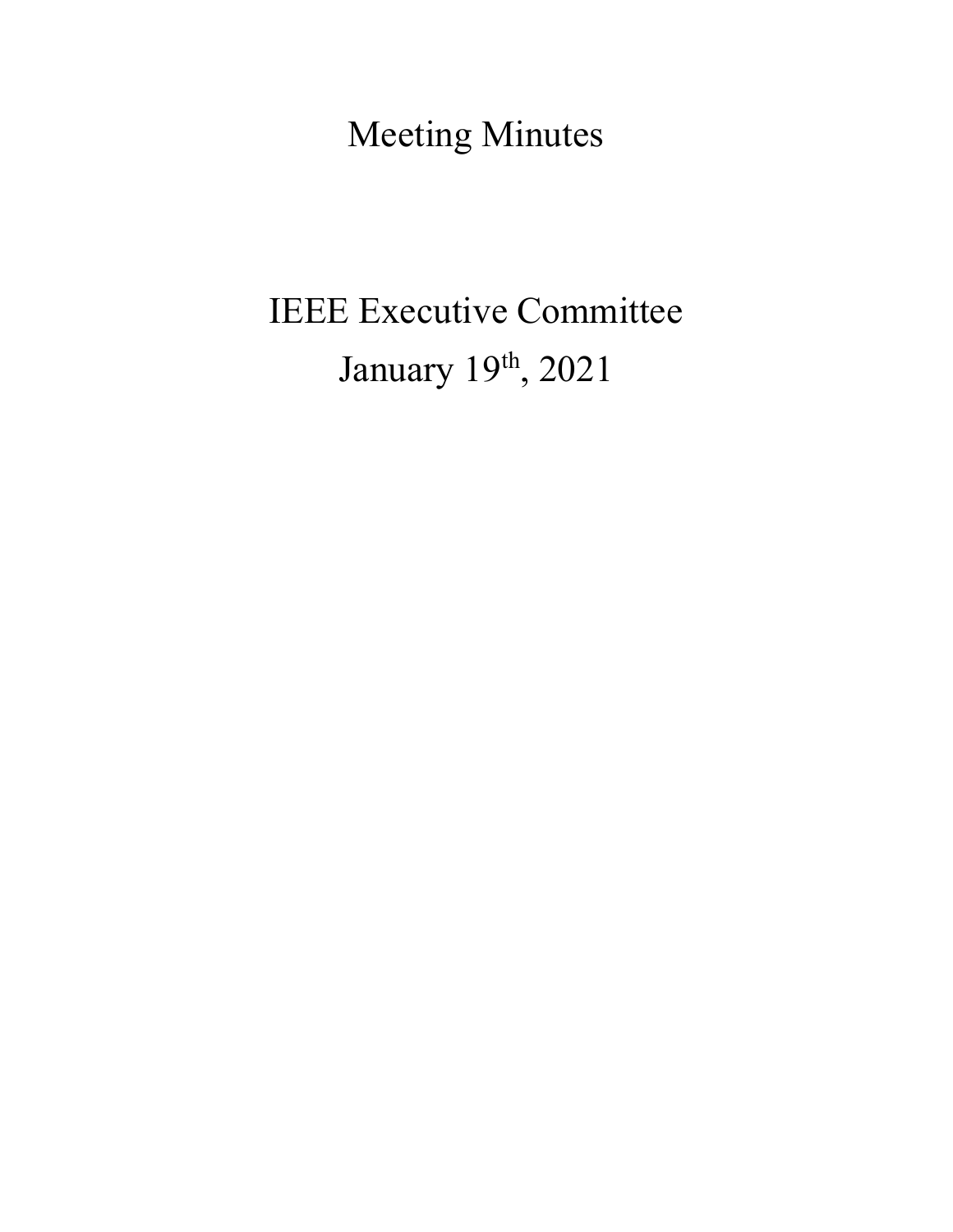

University of Saskatchewan IEEE Student Branch Meeting minutes for Jan 19, 2020 Page 2 of 6

### 1. CALL MEETING TO ORDER

Motion: Riley Second: Leo

# 2. CALL FOR QUORUM

| <b>ABSENT</b> | <b>PRESENT</b>   | <b>POSITION</b>                   | <b>MEMBER</b>                    | <b>SIGNATURES</b> |
|---------------|------------------|-----------------------------------|----------------------------------|-------------------|
|               | $\mathbf{x}$     | Chair*                            | Alexandria Shields<br>(Lexie)    |                   |
|               | $\mathbf{x}$     | Vice Chair*                       | Jonathan Tu                      |                   |
|               | $\mathbf{x}$     | Finance Director*                 | Rafeh Khan                       |                   |
|               | X                | Academic Director*                | Devin Ramaswami                  |                   |
|               | $\mathbf{x}$     | Social Director*                  | Leo Blocka                       |                   |
|               | $\mathbf{x}$     | <b>Public Relations Director*</b> | <b>Austin Grismer</b>            |                   |
|               | $\mathbf{x}$     | McNaughton Director*              | Braeden Leisler                  |                   |
|               |                  | <b>Illumination Director*</b>     | N/A                              |                   |
|               | $\boldsymbol{x}$ | Community Outreach Director*      | Nate Berzolla                    |                   |
|               | $\mathbf{x}$     | Grad. Banquet Director*           | <b>Riley Stevenson</b>           |                   |
|               |                  | <b>Robotics Coordinator</b>       | N/A                              |                   |
|               | $\mathbf{x}$     | Discord Manager                   | Alex Bechtold                    |                   |
|               | $\mathbf{x}$     | Grad. Student Rep.                | Logan Markewich                  |                   |
| X             | X                | Second Year Rep.                  | Gedeon Isezerano<br>Hasin Raihan |                   |
|               | $\mathbf{x}$     |                                   | David John                       |                   |
|               | $\mathbf{x}$     | Third Year Rep.                   | Alex Bechtold                    |                   |
| X             |                  |                                   | Drew Johnston                    |                   |
|               | $\boldsymbol{x}$ |                                   | <b>Keaton Mollberg</b>           |                   |
|               | $\mathbf{x}$     | Fourth Year Rep.                  | Dayne Gawley                     |                   |
|               | X                |                                   | Dayton Haubrich                  |                   |

\* Indicates Officer positions entitled to vote and compose the "Executive Committee".

Executive Meetings are only to be attended by Executive members, the Class Representative Committee and any non-Executive individual(s) invited by the Branch Chair for official purposes (Constitution Article 9, Section 2).

Quorum for any Executive meeting is two-thirds of the Executive. No motions can be passed without quorum. With quorum, all motions may be passed by simple majority vote (Constitution Article 9, Section 4).

# 3. Accept meeting minutes from last meeting

Motion: Braeden Result: Pass Against: 0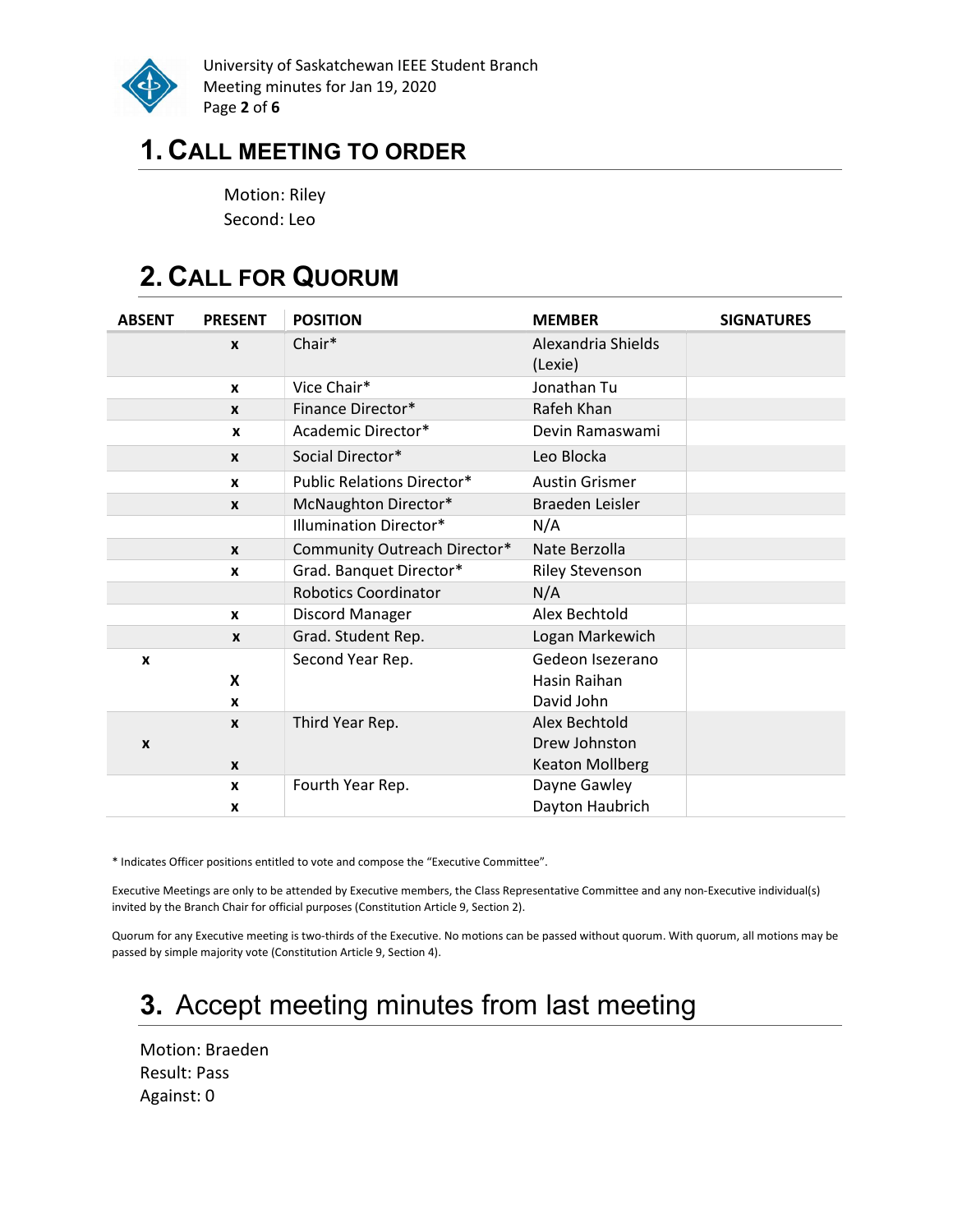

### 4. NEW BUSINESS

4.1. Executive Items

#### **Chair**

- SESS Board of Directors Meeting
	- o Vote on that SESS that they can vote on the Conference on Sustainability from the Canadian Federation of Engineering Students (CFES).
	- o Bielection happened
		- **EXECLORER** Clothing orders should be getting sorted out
- Google accounts
	- o Remove any devices that aren't yours.
- **Johanson meeting** 
	- o 2<sup>nd</sup> years
		- They saw 10x more students dropped out of ECE on average
			- Some ideas of this is the work load (emphasis on EE221, lack of help)
	- o If a class isn't going well from the Prof's end, Johanson will try get on the ball regarding that
- For IEEE members consider joining the Women in Engineering (WIE) (free for IEEE members)
- Working on a budget for the next year (2021-2022)

#### Vice Chair

- **Still need to copy over the old exams**
- Need pictures from the new IEEE exec members
- Try to create additional pages for the chapters on the IEEE website

#### Financial Director

■ Reimbursements are finishing up from last meeting

#### Academic Director

■ Still working on finding tutors for the upcoming tutorials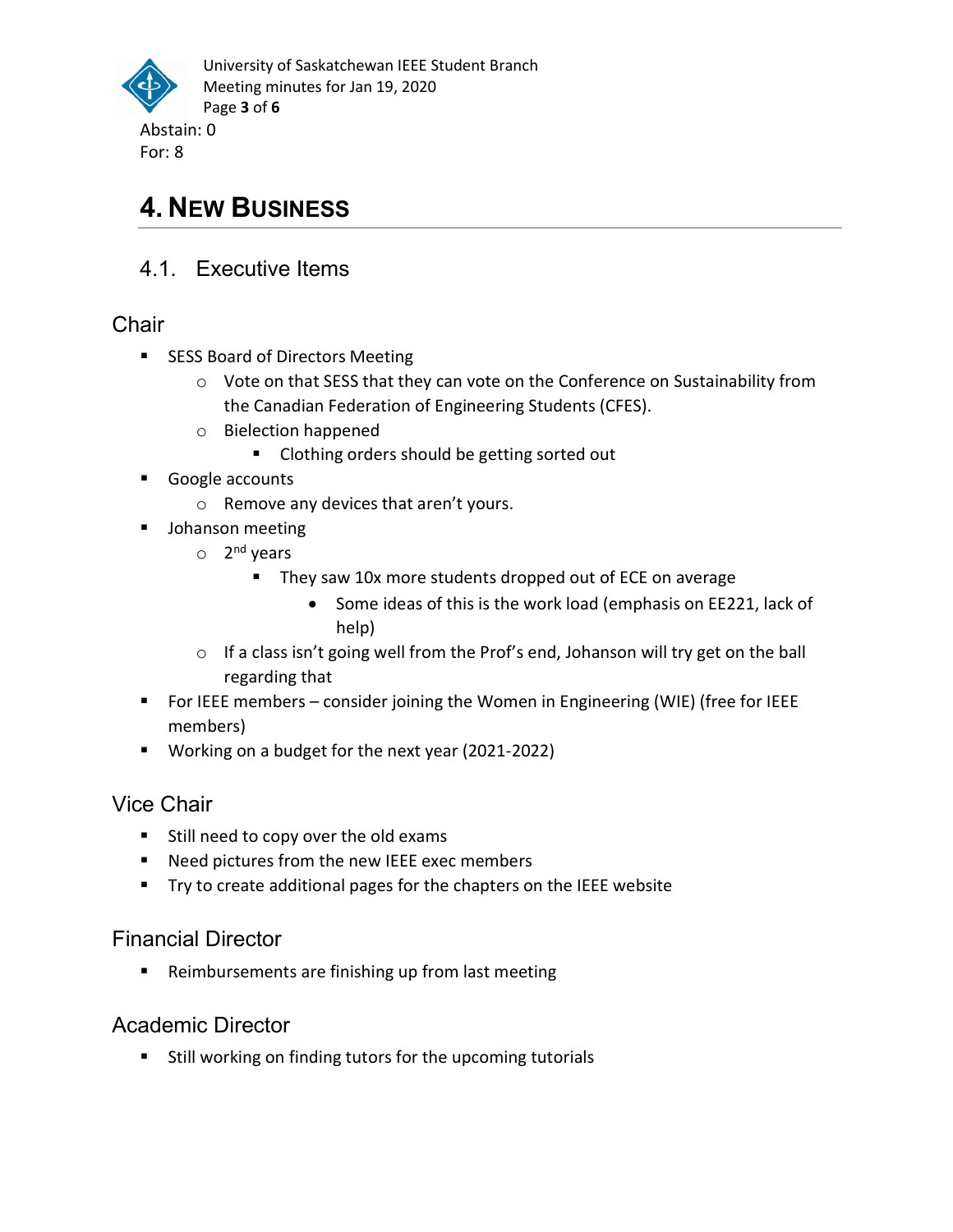

University of Saskatchewan IEEE Student Branch Meeting minutes for Jan 19, 2020 Page 4 of 6

Social Director

- Big Brother Big Sister report is done
	- o Had to do nothing on campus
	- $\circ$  Limit of 30 gifts for delivery (they delivered)
		- \$20-\$30 for each gifts
	- o Signed up for ICF funding, receiving \$200
	- $\circ$  Cost \$629.21 (before the funding)
	- o Recommending more funding if we are maintaining similar restrictions
	- o Nate gave a huge hand in this
- Contacted the Hose and Hydrant
	- o Talked about next fall if we are able to do events with them when the pandemic is over
- Game night next Friday Jan 29<sup>th</sup> (movie too)
- **Feb game night** 
	- o Need midterms dates
	- $\circ$  Looking at Feb 26<sup>th</sup> for possible day
- Looking for more  $2^{nd}$  years for these game nights and get them involved

#### Public Relations Director

■ Nothing to report

#### McNaughton Director

■ Nothing to report

#### Illumination Director

- **From Chair** 
	- $\circ$  PES confirmed that they looking for a speaker
	- o Nano Tech organizing a meeting with them

#### Community Outreach Director

■ Nothing to report

#### Graduation Banquet Director

- Sent out a survey to all graduating ECE, (from grad email and student center email)
	- o 27 response
	- o Will send out another follow up email soon
	- o Approximately 63% said they will attend (17 of the 27)
	- o Part of the survey asked for suggestions of what they would like to see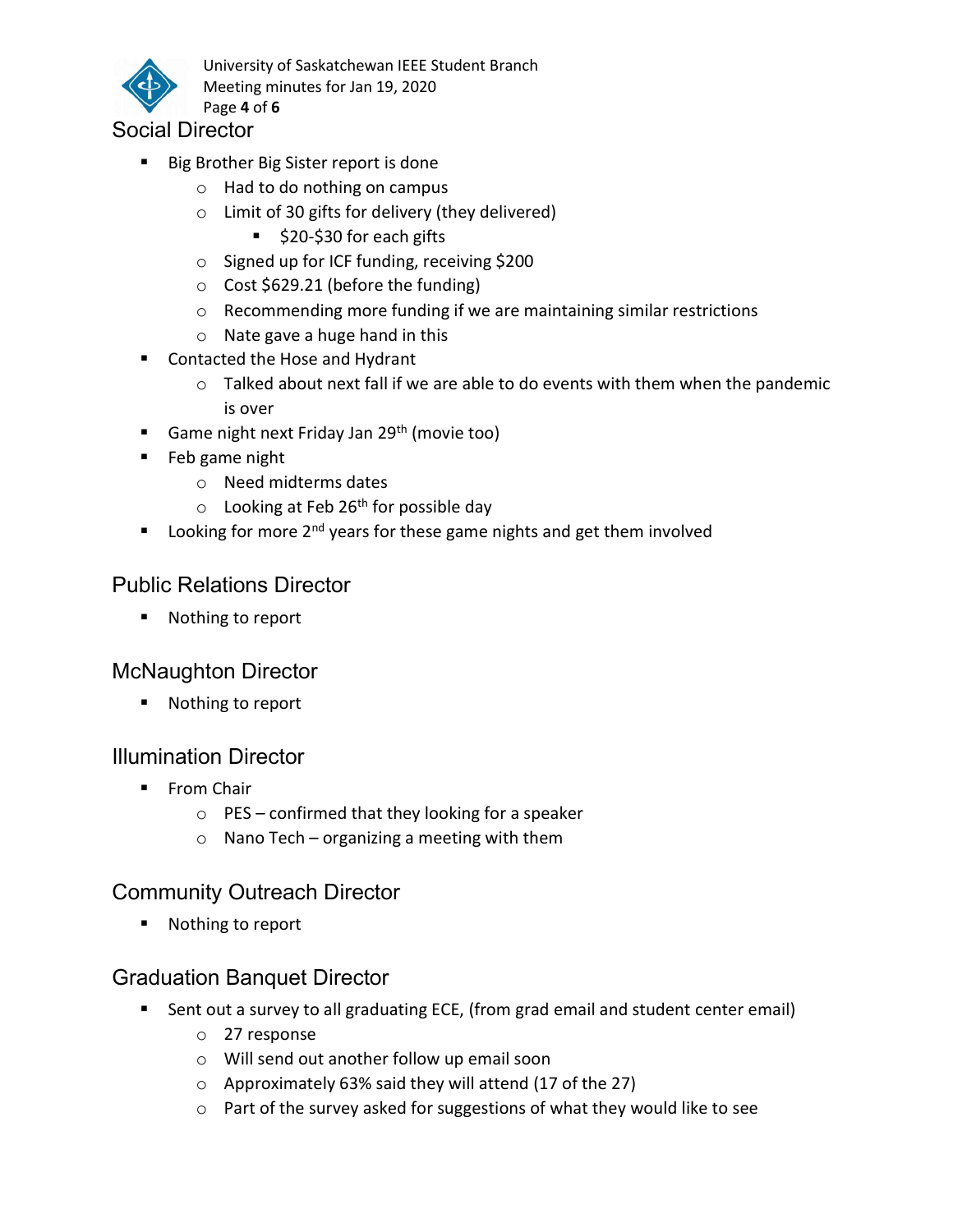

University of Saskatchewan IEEE Student Branch Meeting minutes for Jan 19, 2020 Page 5 of 6

- Common suggestions included speeches from faculty, support engineers, alumni, and IEEE student executives.
- Gift packages
	- Possibly use last years travel mugs that were not able to be given out
- Survey about students giving their favourite memory from their degree

### SPECIAL COMMITTEE ITEMS

#### Social Committee

- Movie night on Jan 29<sup>th</sup> Friday
	- o Sticking to classic genres, will send out poll
	- o Will put out an advertisement through PR

#### Discord Manager

- Would like the Discord link in the weekly emails.
- 1 new member since last week

### STUDENT REPRESENTATIVE COMMITTEE ITEMS

#### Graduate Student Representative

■ Nothing to Report.

#### Second Year Representative

- Motion to appoint David John to be a 2<sup>nd</sup> year rep
	- o Motion: Leo
	- o Result: Pass
	- o Against:0
	- o Abstain:0
	- o For:8

#### Third Year Representative

- **Motion to appoint Kheaton Mollberg to be a 3rd year rep** 
	- o Motion: Alex
	- o Result: Pass